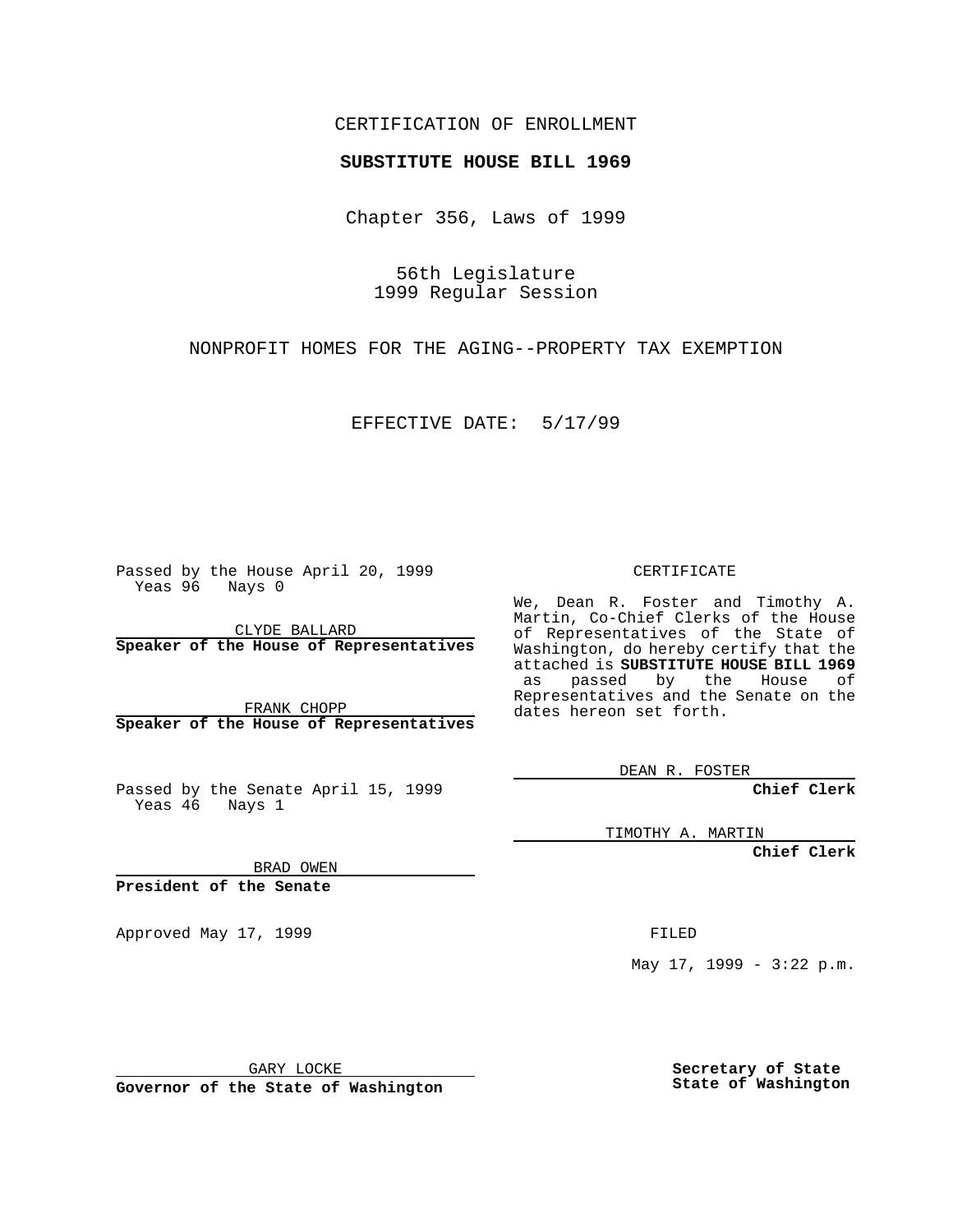# **SUBSTITUTE HOUSE BILL 1969** \_\_\_\_\_\_\_\_\_\_\_\_\_\_\_\_\_\_\_\_\_\_\_\_\_\_\_\_\_\_\_\_\_\_\_\_\_\_\_\_\_\_\_\_\_\_\_

\_\_\_\_\_\_\_\_\_\_\_\_\_\_\_\_\_\_\_\_\_\_\_\_\_\_\_\_\_\_\_\_\_\_\_\_\_\_\_\_\_\_\_\_\_\_\_

#### AS AMENDED BY THE SENATE

Passed Legislature - 1999 Regular Session

#### **State of Washington 56th Legislature 1999 Regular Session**

**By** House Committee on Finance (originally sponsored by Representatives McIntire, Benson, Dunshee, Tokuda, Schual-Berke, Eickmeyer, Scott, Kenney, Dunn, Rockefeller, Conway, Poulsen, Veloria, D. Schmidt, Cody, Ruderman, O'Brien, Edmonds, Lantz, Regala, Murray, Lovick, Santos, Kagi, Haigh and Kessler)

Read first time 03/08/1999.

1 AN ACT Relating to the property tax exemption for nonprofit homes 2 for the aging; amending RCW 84.36.041; and declaring an emergency.

3 BE IT ENACTED BY THE LEGISLATURE OF THE STATE OF WASHINGTON:

4 **Sec. 1.** RCW 84.36.041 and 1998 c 311 s 20 are each amended to read 5 as follows:

 (1) All real and personal property used by a nonprofit home for the aging that is reasonably necessary for the purposes of the home is exempt from taxation if the benefit of the exemption inures to the home 9 and:

10 (a) At least fifty percent of the occupied dwelling units in the 11 home are occupied by eligible residents; or

 (b) The home is subsidized under a federal department of housing and urban development program. The department of revenue shall provide by rule a definition of homes eligible for exemption under this 15 subsection  $(1)(b)$ , consistent with the purposes of this section.

 (2) All real and personal property used by a nonprofit home for the aging that is reasonably necessary for the purposes of the home is exempt from taxation if the benefit of the exemption inures to the home and the construction, rehabilitation, acquisition, or refinancing of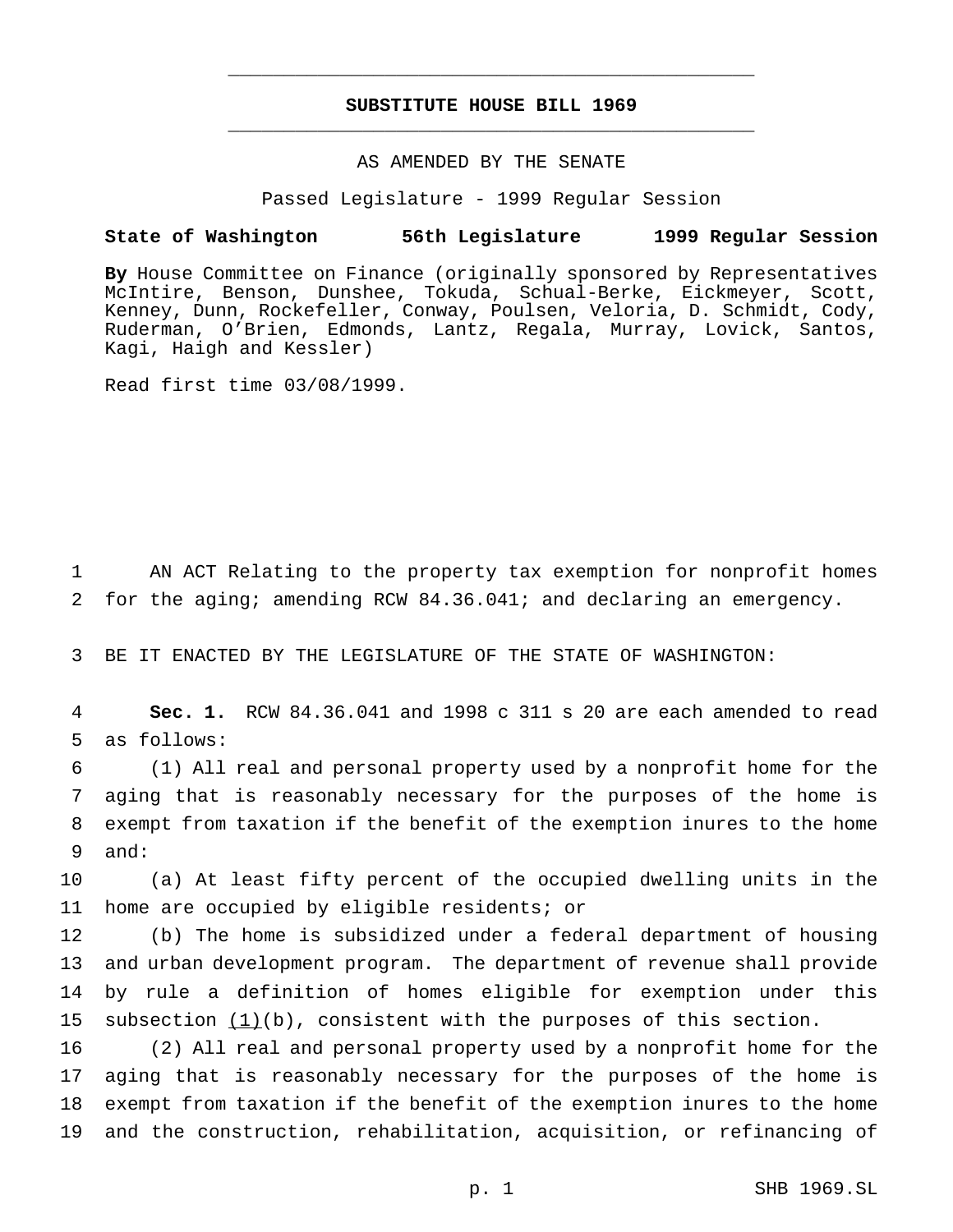the home is financed under a program using bonds exempt from federal income tax if at least seventy-five percent of the total amount financed uses the tax exempt bonds and the financing program requires the home to reserve a percentage of all dwelling units so financed for low-income residents. The initial term of the exemption under this subsection shall equal the term of the tax exempt bond used in connection with the financing program, or the term of the requirement to reserve dwelling units for low-income residents, whichever is shorter. If the financing program involves less than the entire home, only those dwelling units included in the financing program are eligible for total exemption. The department of revenue shall provide by rule the requirements for monitoring compliance with the provisions of this subsection and the requirements for exemption including:

 (a) The number or percentage of dwelling units required to be occupied by low-income residents, and a definition of low income;

 (b) The type and character of the dwelling units, whether independent units or otherwise; and

 (c) Any particular requirements for continuing care retirement communities.

 (3) A home for the aging is eligible for a partial exemption on the real property and a total exemption for the home's personal property if the home does not meet the requirements of subsection (1) of this section because fewer than fifty percent of the occupied dwelling units are occupied by eligible residents, as follows:

 (a) A partial exemption shall be allowed for each dwelling unit in a home occupied by a resident requiring assistance with activities of daily living.

 (b) A partial exemption shall be allowed for each dwelling unit in a home occupied by an eligible resident.

 (c) A partial exemption shall be allowed for an area jointly used by a home for the aging and by a nonprofit organization, association, or corporation currently exempt from property taxation under one of the other provisions of this chapter. The shared area must be reasonably necessary for the purposes of the nonprofit organization, association, or corporation exempt from property taxation under one of the other provisions of this chapter, such as kitchen, dining, and laundry areas. (d) The amount of exemption shall be calculated by multiplying the

 assessed value of the property reasonably necessary for the purposes of the home, less the assessed value of any area exempt under (c) of this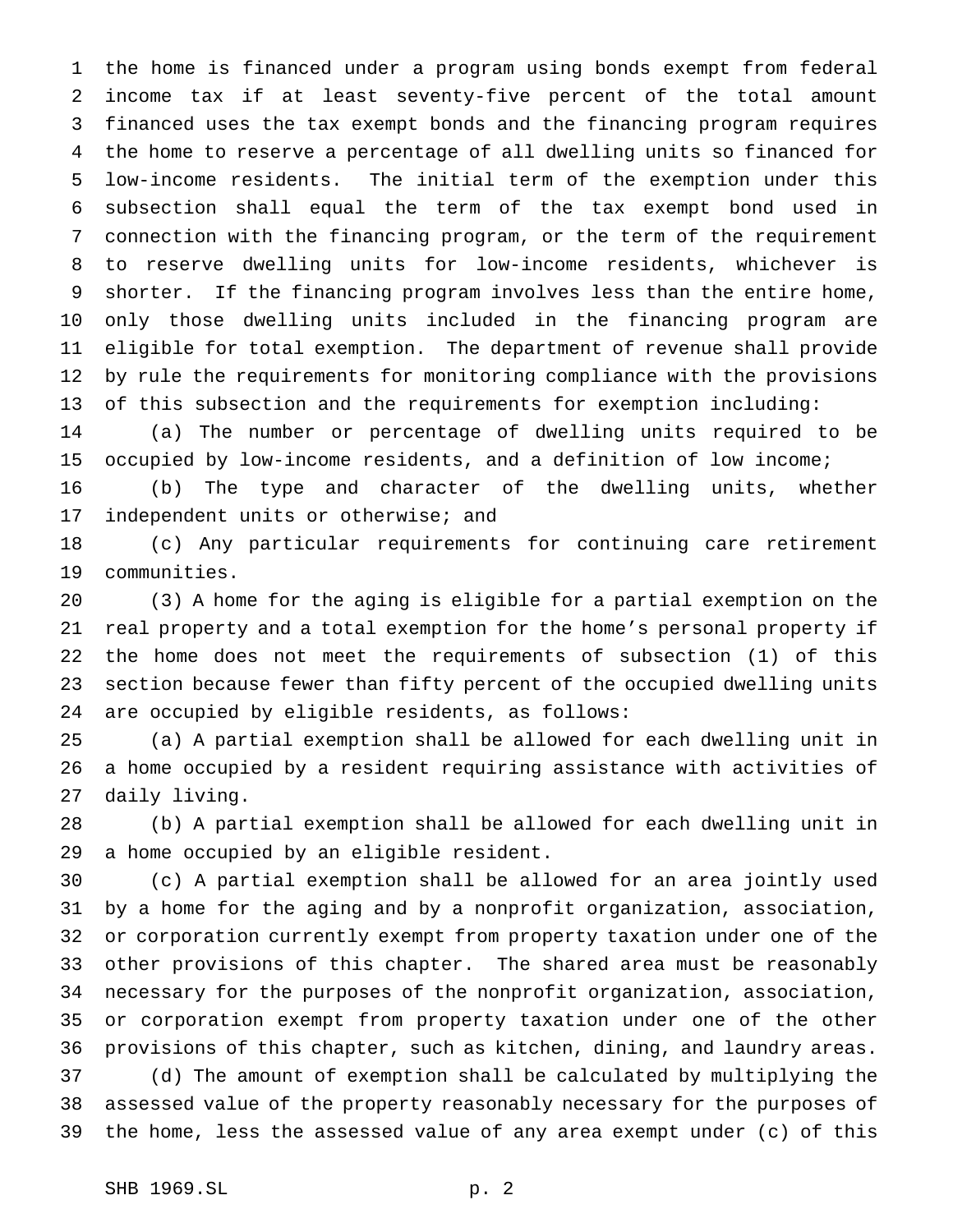subsection, by a fraction. The numerator of the fraction is the number of dwelling units occupied by eligible residents and by residents requiring assistance with activities of daily living. The denominator of the fraction is the total number of occupied dwelling units as of December 31st of the first assessment year the home becomes operational 6 for which exemption is claimed and January 1st of  $((the)$  each subsequent assessment year for which exemption is claimed.

 (4) To be exempt under this section, the property must be used exclusively for the purposes for which the exemption is granted, except as provided in RCW 84.36.805.

 (5) A home for the aging is exempt from taxation only if the organization operating the home is exempt from income tax under section 501(c) of the federal internal revenue code as existing on January 1, 1989, or such subsequent date as the director may provide by rule consistent with the purposes of this section.

 (6) In order for the home to be eligible for exemption under 17 subsections  $(1)(a)$  and  $((+2))$   $(3)(b)$  of this section, each eligible resident of a home for the aging shall submit an income verification 19 form to the county assessor by July 1st of the assessment year ( $(i\texttt{in})$ 20 which the application for exemption is made)) for which exemption is 21 claimed. However, during the first year a home becomes operational, 22 the county assessor shall accept income verification forms from 23 eligible residents up to December 31st of the assessment year. The income verification form shall be prescribed and furnished by the department of revenue. An eligible resident who has filed a form for a previous year need not file a new form until there is a change in status affecting the person's eligibility.

28 (7) In determining the ((assessed)) true and fair value of a home for the aging for purposes of the partial exemption provided by subsection (3) of this section, the assessor shall apply the computation method provided by RCW 84.34.060 and shall consider only the use to which such property is applied during the years for which such partial exemptions are available and shall not consider potential uses of such property.

(8) As used in this section:

(a) "Eligible resident" means a person who:

 (i) Occupied the dwelling unit as a principal place of residence as 38 of ((January 1st)) December 31st of the first assessment year the home 39 becomes operational. In each subsequent year, the eligible resident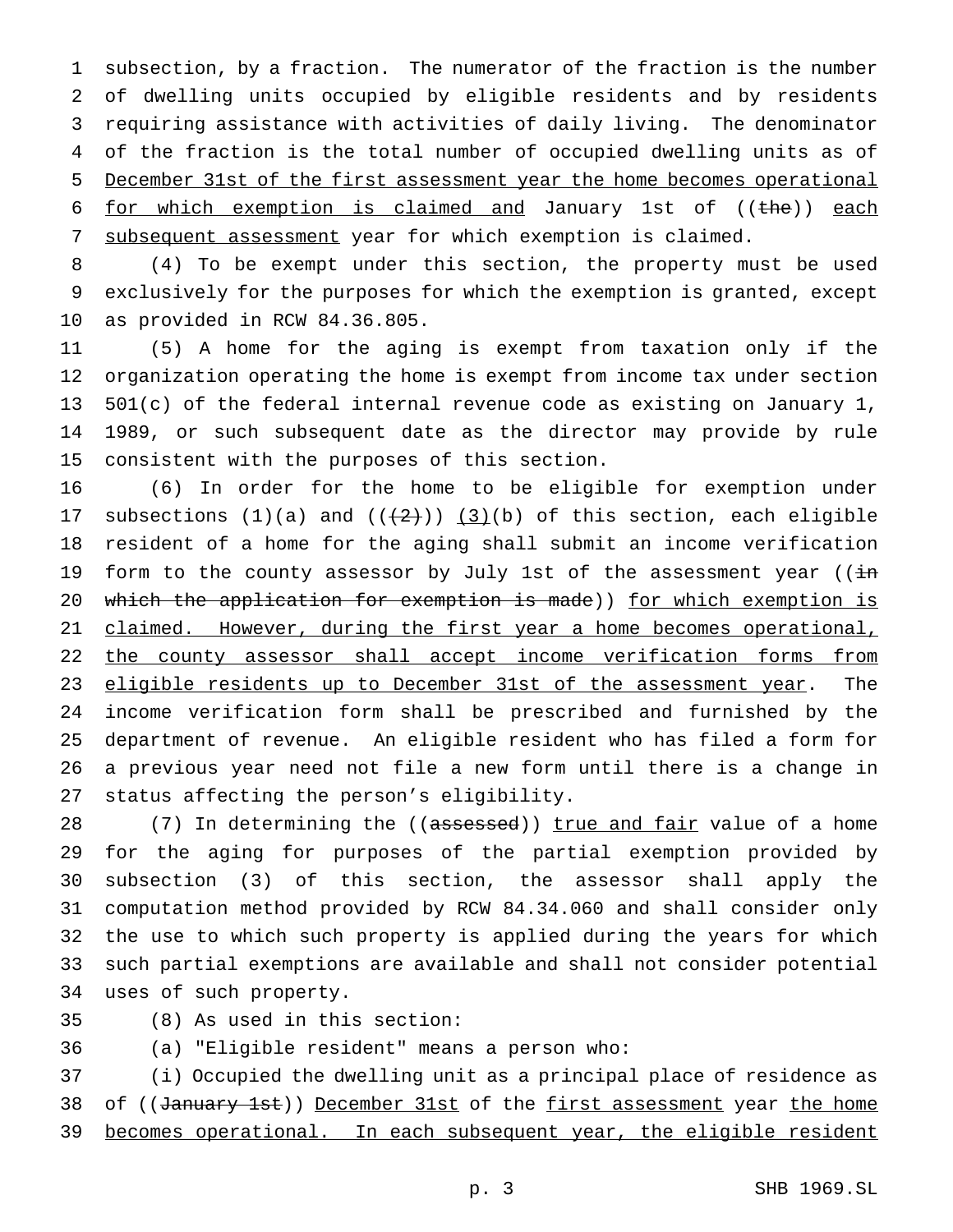must occupy the dwelling unit as a principal place of residence as of 2 January 1st of the assessment year for which the exemption is claimed. Confinement of the person to a hospital or nursing home does not disqualify the claim of exemption if the dwelling unit is temporarily unoccupied or if the dwelling unit is occupied by a spouse, a person financially dependent on the claimant for support, or both; and

 (ii) Is sixty-one years of age or older on December 31st of the year in which the exemption claim is filed, or is, at the time of filing, retired from regular gainful employment by reason of physical disability. Any surviving spouse of a person who was receiving an exemption at the time of the person's death shall qualify if the surviving spouse is fifty-seven years of age or older and otherwise meets the requirements of this subsection; and

 (iii) Has a combined disposable income of no more than the greater of twenty-two thousand dollars or eighty percent of the median income adjusted for family size as most recently determined by the federal department of housing and urban development for the county in which the person resides. For the purposes of determining eligibility under this section, a "cotenant" means a person who resides with an eligible resident and who shares personal financial resources with the eligible resident.

 (b) "Combined disposable income" means the disposable income of the person submitting the income verification form, plus the disposable income of his or her spouse, and the disposable income of each cotenant occupying the dwelling unit for the preceding calendar year, less amounts paid by the person submitting the income verification form or his or her spouse or cotenant during the previous year for the treatment or care of either person received in the dwelling unit or in a nursing home. If the person submitting the income verification form was retired for two months or more of the preceding year, the combined disposable income of such person shall be calculated by multiplying the average monthly combined disposable income of such person during the months such person was retired by twelve. If the income of the person submitting the income verification form is reduced for two or more months of the preceding year by reason of the death of the person's spouse, the combined disposable income of such person shall be calculated by multiplying the average monthly combined disposable income of such person after the death of the spouse by twelve.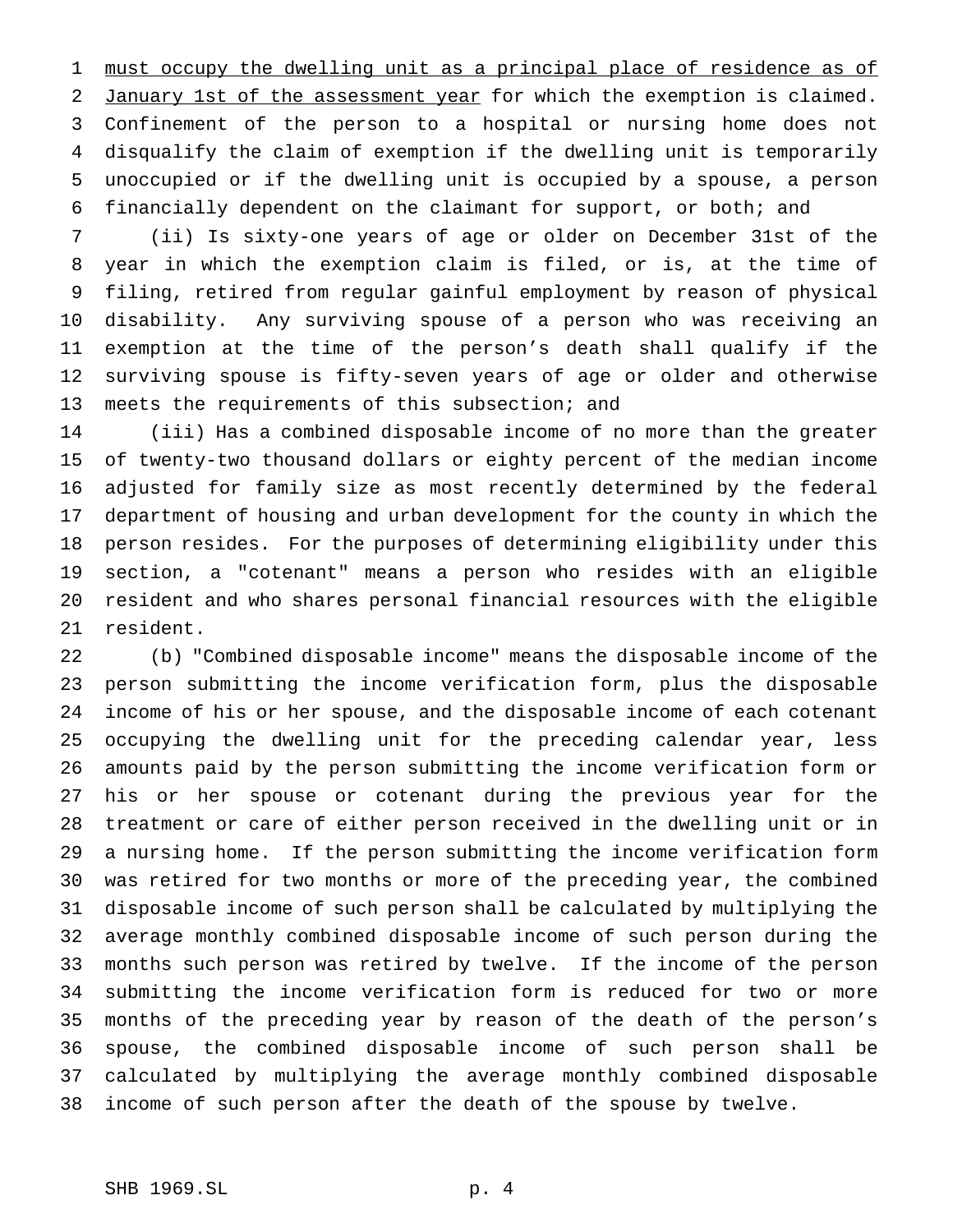(c) "Disposable income" means adjusted gross income as defined in the federal internal revenue code, as amended prior to January 1, 1989, or such subsequent date as the director may provide by rule consistent with the purpose of this section, plus all of the following items to the extent they are not included in or have been deducted from adjusted gross income:

7 (i) Capital gains, other than ((nonrecognized gain on the sale of a principal residence under section 1034 of the federal internal 9 revenue code, or)) gain excluded from income under section 121 of the federal internal revenue code to the extent it is reinvested in a new principal residence;

(ii) Amounts deducted for loss;

13 (iii) Amounts deducted for depreciation;

14 (iv) Pension and annuity receipts;

 (v) Military pay and benefits other than attendant-care and medical-aid payments;

 (vi) Veterans benefits other than attendant-care and medical-aid payments;

 (vii) Federal social security act and railroad retirement benefits; (viii) Dividend receipts; and

(ix) Interest received on state and municipal bonds.

 (d) "Resident requiring assistance with activities of daily living" means a person who requires significant assistance with the activities of daily living and who would be at risk of nursing home placement without this assistance.

 (e) "Home for the aging" means a residential housing facility that (i) provides a housing arrangement chosen voluntarily by the resident, 28 the resident's guardian or conservator, or another responsible person; (ii) has only residents who are at least sixty-one years of age or who have needs for care generally compatible with persons who are at least sixty-one years of age; and (iii) provides varying levels of care and supervision, as agreed to at the time of admission or as determined necessary at subsequent times of reappraisal.

 (9) A for-profit home for the aging that converts to nonprofit status after June 11, 1992, and would otherwise be eligible for tax exemption under this section may not receive the tax exemption until five years have elapsed since the conversion. The exemption shall then be ratably granted over the next five years.